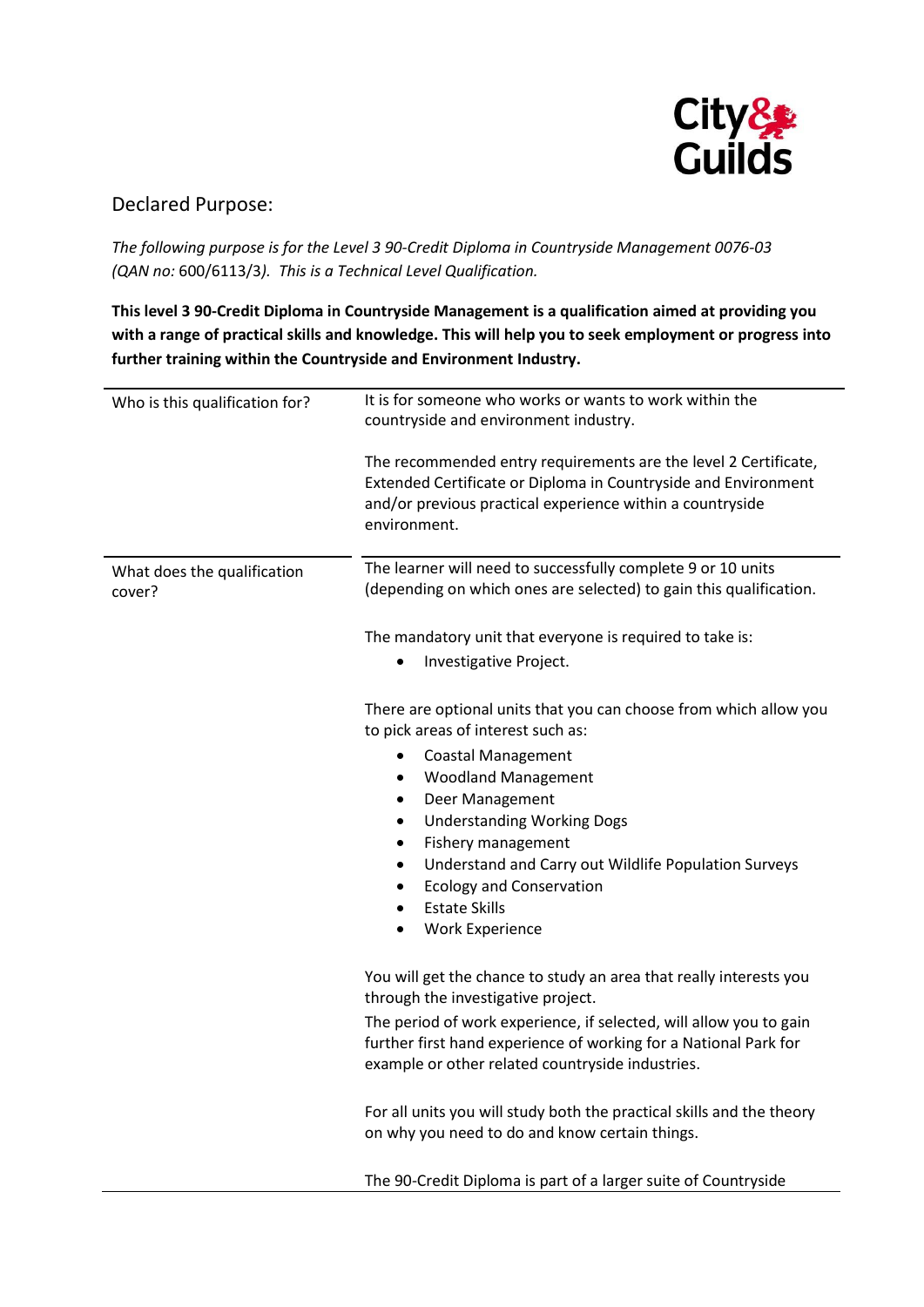|                                                                                                                        | Management qualifications, and is broadly equivalent to one and a<br>half A Levels. The qualification is typically delivered over one year<br>at College. It could be taken post-16 as a stand alone Level 3 one<br>year course with a view to progressing to an apprenticeship, or it<br>could be taken alongside other relevant Level 3 qualifications, such<br>as A Levels in Biology or related subjects. The qualification has<br>been developed in conjunction with industry, and with the support<br>of Lantra, the Sector Skills Council for the Land-based Sector to<br>ensure that it equips learners with the right skills and knowledge to<br>be able to gain employment either directly or following further<br>studies. |
|------------------------------------------------------------------------------------------------------------------------|---------------------------------------------------------------------------------------------------------------------------------------------------------------------------------------------------------------------------------------------------------------------------------------------------------------------------------------------------------------------------------------------------------------------------------------------------------------------------------------------------------------------------------------------------------------------------------------------------------------------------------------------------------------------------------------------------------------------------------------|
|                                                                                                                        | You may want to take approximately 3 or 4 further units to achieve<br>a Diploma, or 9 or 10 more units to gain an Extended Diploma,<br>over another year.                                                                                                                                                                                                                                                                                                                                                                                                                                                                                                                                                                             |
| What opportunities are there for<br>employment or progression after<br>I have finished studying this<br>qualification? | The qualification allows you to move into employment.<br>You might apply to work as a:<br><b>Estate Manager</b><br>$\bullet$<br>Assistant Game keeper<br>٠<br>Assistant Fisheries Manager<br>٠<br>Park Ranger<br>$\bullet$<br><b>Technical Advisor/Consultant</b><br>$\bullet$<br><b>Habitat Manager</b><br>٠<br><b>Water Bailiff</b><br>Environment Officer.<br>$\bullet$                                                                                                                                                                                                                                                                                                                                                            |
|                                                                                                                        | You may wish to progress onto an Advanced Apprenticeship in<br>Environmental Conservation or Game and Wildlife Management,<br>which allows you to combine working for a Wildlife Trust or estate,<br>or a similar job, and typically attending one day a week at College<br>or with a Training Provider.                                                                                                                                                                                                                                                                                                                                                                                                                              |
|                                                                                                                        | You might want to go on to Higher Education. The following Higher<br>Education Institutes recognise that this qualification fulfils the<br>requirements for entry onto a range of HE programmes (in its own<br>right or alongside other Level 3 qualifications, such as A Levels):                                                                                                                                                                                                                                                                                                                                                                                                                                                    |
|                                                                                                                        | <b>Harper Adams University</b><br>Aberystwyth university<br>Kingston Maurward College                                                                                                                                                                                                                                                                                                                                                                                                                                                                                                                                                                                                                                                 |
|                                                                                                                        | You can go on to study subjects such as:                                                                                                                                                                                                                                                                                                                                                                                                                                                                                                                                                                                                                                                                                              |
|                                                                                                                        | Countryside Management Degree (BSc)<br>Countryside Conservation Degree (BSc)<br>Marine Ecology and Conservation Foundation Science Degree.                                                                                                                                                                                                                                                                                                                                                                                                                                                                                                                                                                                            |
|                                                                                                                        | This qualification carries 80 to 280 UCAS points (depending on the<br>grade achieved).                                                                                                                                                                                                                                                                                                                                                                                                                                                                                                                                                                                                                                                |